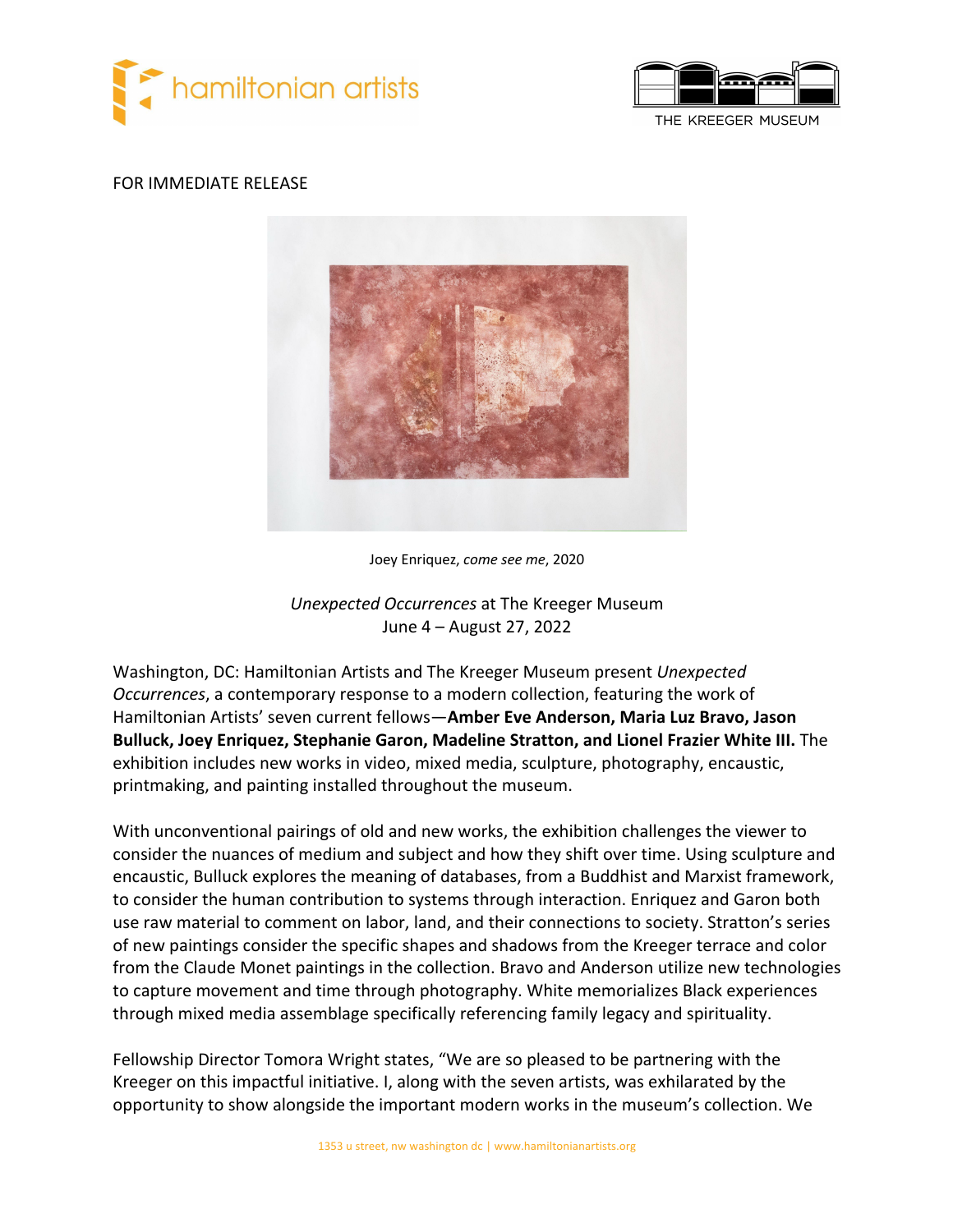want visitors to draw connections between, find unexpected occurrences, and consider differences in focus and subject of the work then and now."

"The Collaborative furthers our mission by supporting and spotlighting the immense talent of visual and performing artists in our city," adds Helen Chason, director of The Kreeger Museum. "We are thrilled to be in partnership with Hamiltonian Artists to present work of the Hamiltonian Fellows. We are honored to champion the work of these artists and provide many of them the opportunity to present their work in a museum for the first time."

Hamiltonian Artists will be presenting a second exhibition featuring fellowship alumni as part of The Collaborative on view September 16 - December 10, 2022.

# About The Collaborative

The Collaborative is a guest artist exhibition program developed by The Kreeger Museum to support Washington area artists. The initiative started in June 2021 with a collaboration with The Nicholson Project. Inaugural exhibitions included installations by Stan Squirewell and Hoesy Corona.

# About Hamiltonian Artists

Hamiltonian Artists' mission is to build a dynamic community of innovative artists and effective visual art leaders by providing professional development opportunities to innovative new artists and by advancing their entrepreneurial success. Through its unique investment into the next generation of cutting-edge artists, Hamiltonian helps artists to develop important business skills, professional experiences, and visibility to support and sustain their art career. Through artist talks, public events, and its membership program, the organization contributes to the vitality of DC's burgeoning arts scene by deepening the appreciation for contemporary art and culture throughout Washington, DC, and beyond.

### About The Kreeger Museum

One of the greatest legacies of David and Carmen Kreeger is the Museum that bears their name. In 1959, The Kreegers began to amass a formidable collection of modern art. For the next fifteen years they assembled most of the Museum's holdings. The collection reflects the spirit of David and Carmen Kreeger who agreed on every piece they purchased –their approach to collecting was a personal one –they bought what they loved.

The Kreeger's focus on 19th and 20th century paintings is evidenced by works by Monet, Picasso, Braque, Stella, Mitchell, and Frankenthaler, among others. Also included in the permanent collection are works by prominent Washington artists, including William Christenberry, Gene Davis, Sam Gilliam, Simmie Knox, and Paul Reed. Outstanding examples of African and Asian art are integrated in gallery spaces on both levels. Designed in 1963 by Philip